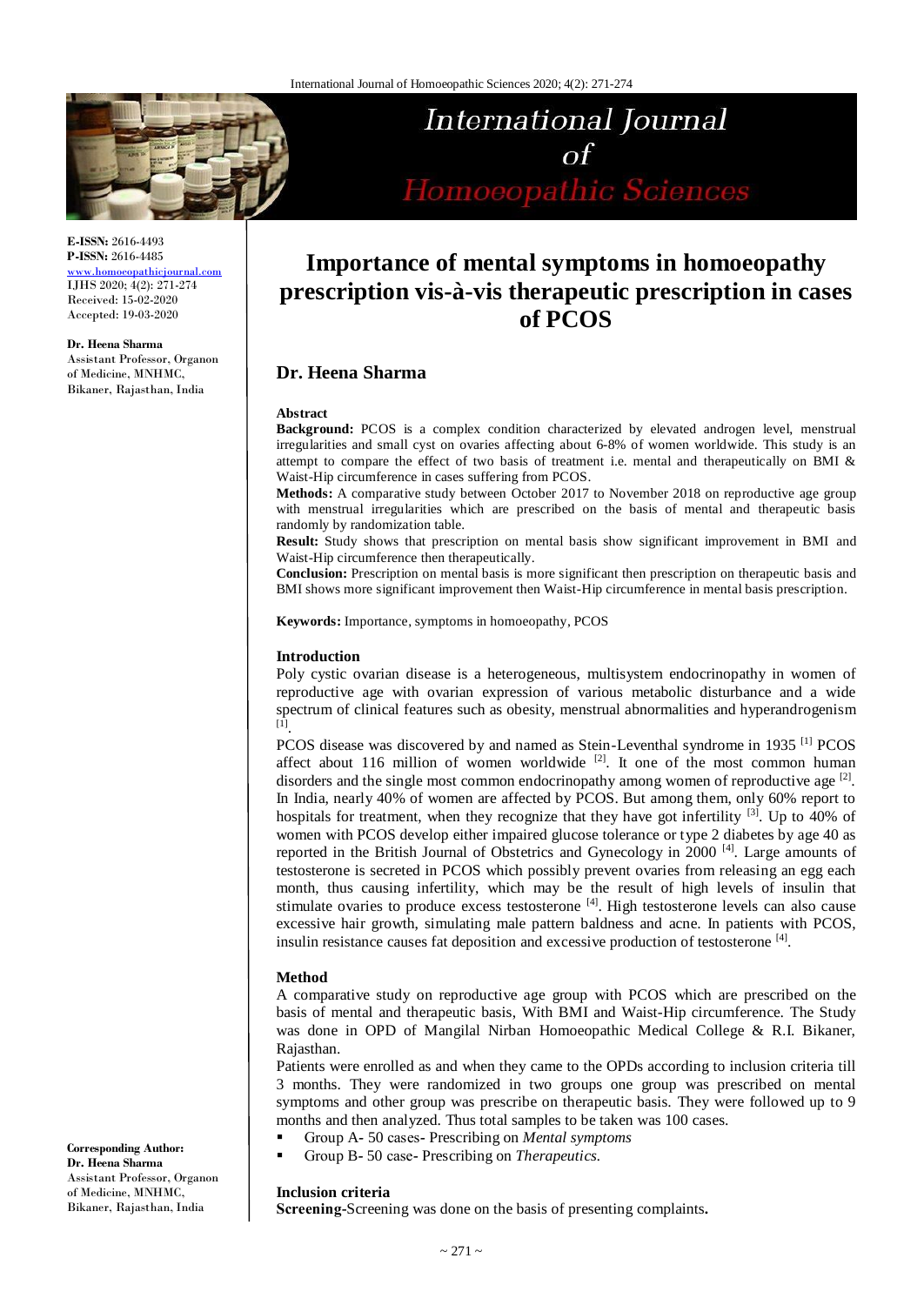- Cases with PCOS Reproductive age group were included in the study irrespective of their, caste, religion & duration of illness.
- Patients who gave con*s*ent for the study.

### **Exclusion criteria**

- Females who, were pregnant or lactating.
- Cases with any other severe systemic disorder already diagnosed or diagnosed during screening if clinical features were suggestive of some other sever systemic illness.
- Patient pursuing other treatment and are not willing to leave it.
- Patient who, taken contraceptive pills.

The study was approved by the institutional ethics committee. Written informed consent was taken. All the data was entered in MS excel for statistical analysis.

### **Result**

For this study 100 sample size was taken out of which 4 patient was dropped out so, This study was done on the 96 patients who came to OPD. 100 patients enrolled within 3 months, and divided into two groups by randomization table group A for prescription on mental and group B for prescription on therapeutic basis. Both groups were studied on habitat, occupation, age group, socioeconomic status, body mass index, and waist hip ratio.

**Table 1:** Distribution of 100 cases according to age group.

| Age Group | <b>Percentage</b> |
|-----------|-------------------|
| Youth     | 45%               |
| Adult     | 55%               |

**Table 2:** Distribution of 100 cases according to occupation.

| Occupation        | Percentage |
|-------------------|------------|
| House hold worker | 27%        |
| Sitting job       | 24%        |
| Farmer            | 18%        |
| Student           | 15%        |
| Lecturer          | 7%         |
| Labor             | 6%         |
| Advocate          | 1%         |

**Table 3:** Distribution of 100 cases according to habitat.

| Habitat | <b>Percentage</b> |
|---------|-------------------|
| Urban   | 48%               |
| Rural   | 52%               |

**Table 4:** Distribution of 100 cases according to socioeconomic status.

| Socioeconomic status | <b>Percentage</b> |
|----------------------|-------------------|
| Middle               | 58%.              |
| Upper                | 22%               |
| Lower                | 20\%              |



**Fig 1:** Distribution of 100 cases according to mental symptom based prescription.



**Fig 2:** Distribution of 100 cases according to therapeutic symptom based prescription.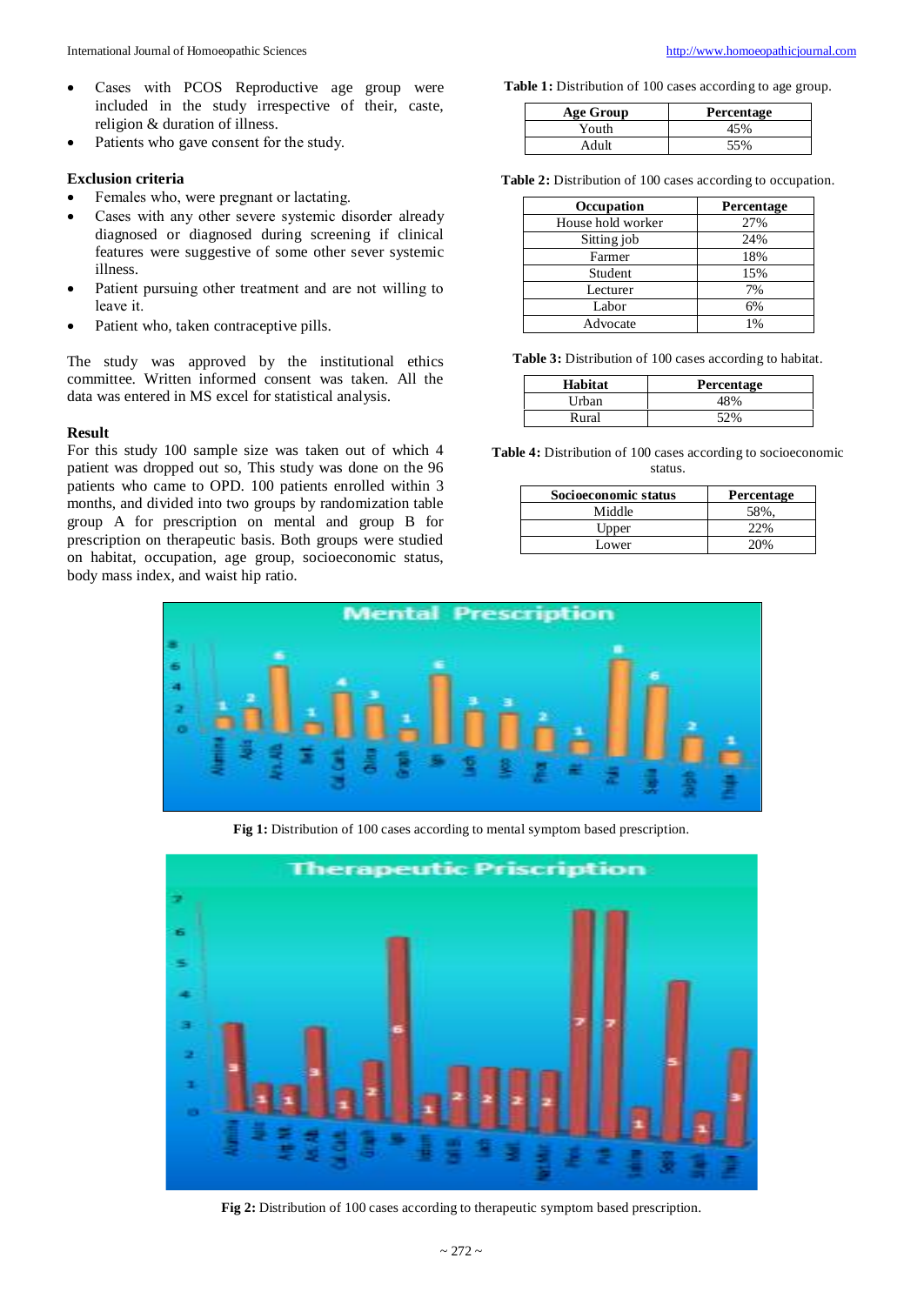#### **Statistical Analysis**

Statistical analysis with SPSS, in both group A and group B, paired and independent analysis done for BMI and WHR. Which shows significant difference in both BMI and WHR. Mean Of Before (Group A-34.45, Group B- 31.87) and after (Group A-31.02,

Group B- 29.68) score of BMI in both groups show significant difference (fig-3). Mean of Before (Group A-0.89, Group B-0.88) and after (Group A-0.86, Group B-0.86) score of WHR in both groups show significant difference (fig-4)



**Fig 3:** Mean of Before and after score of BMI



**Fig 4:** Mean of Before and after score of WHR

#### **Discussion**

In this study 100 patients were enrolled and divided into two groups by randomization where group A patients were prescribed on the basis of mental symptoms and group B patient were prescribed on the therapeutic basis. During the study there were two drop outs. The study shows that PCOS affect rural population more (52%) than urban population (48%). Contrary to this, another research "Prevalence and symptomatology of polycystic ovarian syndrome, in Indian women: is there a rising Incidence?"<sup>5</sup> shows that PCOS effect urban population more (78%) than rural population (21.4%). This study shows high prevalence of PCOS in middle income group(58%) as compared to Upper(22%) and lower (20%) income group. Study done on work basis shows that PCOS effects household worker (27%) more than sitting job or sedentary life style job (24%). In present study, PCOS was mostly found in adults(55%) than youths(45%). While in another study, "Prevalence and symptomatology of polycystic ovarian syndrome, in Indian women: is there a rising Incidence?" <sup>5</sup> shows mostly affected age group was 21-25yrs (37%), followed by 25-30 years age group (24.28%), 16-20 years age group (21.4%), and  $30+$ years age group (2.85%) in PCOS cases. *Pulsatilla* and *Ignitia* were most frequently used medicine in group A. A study "Role of homoeopathic medicine in cases of polycystic ovarian disease assessed by modern diagnostic

parameters <sup>[6]</sup>." Show that maximum response was obtained with *Lycopodium* (71.43%) followed by *Pulsatilla* (60%). In group B *Pulsatilla* and *Phosphorus* were mostly used medicine. A study on "Effect of *Pulsatilla* on polycystic ovarian syndrome and its associated cancer"<sup>[7]</sup> shows that *Pulsatilla* gives good result in PCOD cases. Analysis of PCOS cases on BMI shows significant difference in both groups(A&B) (0.038) with low BMI in group B. Present study done on Waist-hip ratio shows no any significant difference in both group (A&B) (0.579).

#### **Conclusion**

Prescription on basis of mental and prescription on therapeutic in cases of PCOS, that shows that prescription on the basis of mental symptoms give significant improvement in BMI and Waist-Hip ratio in comparison to prescription done on the basis of therapeutic symptoms. Where, significant improvement in BMI was seen comparison to Waist-Hip ratio. In group A prescription on the basis of mental symptoms *Pulsatilla* is most effective medicine and in group B prescription on the basis of therapeutic symptoms both *Pulsatilla* and *Phosphorous* both are effective medicines.

#### **References**

1. Padubiari VG, Daftary SN. Howkins & Bourne Shaw's